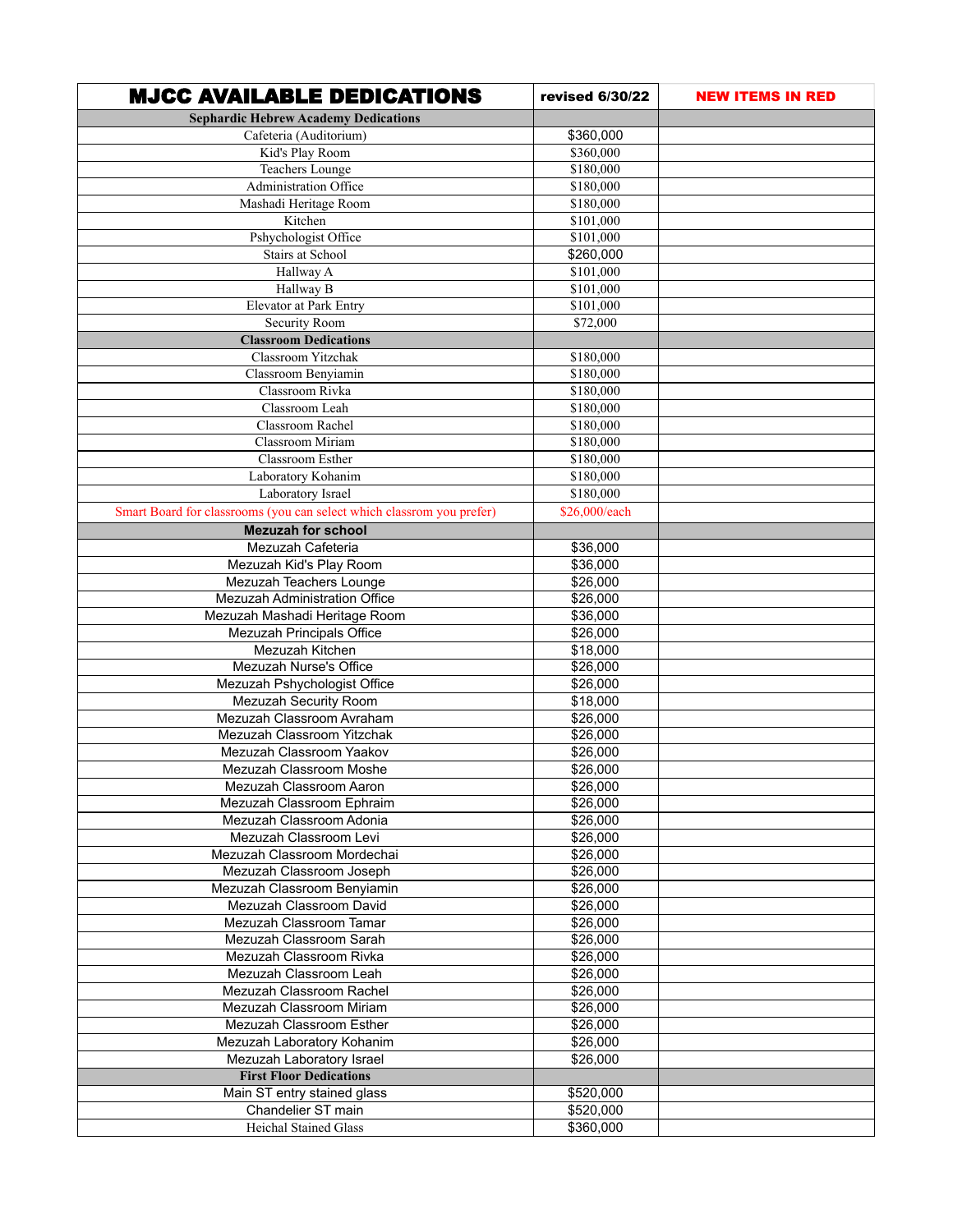| 10 commandments Heichal                          | \$360,000     |  |
|--------------------------------------------------|---------------|--|
| sanctuary front door 1                           | \$360,000     |  |
| sanctuary front door 2                           | \$360,000     |  |
| St minyan mechizah                               | \$360,000     |  |
| Menorah                                          | \$360,000     |  |
| Modiim                                           | \$260,000     |  |
| <b>Talit</b>                                     | \$260,000     |  |
| Siddur                                           | \$260,000     |  |
| Torah                                            | \$260,000     |  |
| Ner Tamid ST main                                | \$260,000     |  |
| Sanctuary vestibule left door                    | \$180,000     |  |
| Kitchen                                          | \$180,000     |  |
| Rabbi Podium                                     | \$101,000     |  |
| Elevator Main                                    | \$101,000     |  |
| <b>Stained Glass</b>                             | \$52,000      |  |
| <b>Stained Glass</b>                             | \$52,000      |  |
| <b>Stained Glass</b>                             | \$52,000      |  |
| <b>Stained Glass</b>                             | \$52,000      |  |
| <b>Stained Glass</b>                             | \$52,000      |  |
| <b>Stained Glass</b>                             | \$52,000      |  |
| <b>Stained Glass</b>                             | \$52,000      |  |
| <b>Mezuzah First Floor/Synagogue Section</b>     |               |  |
| Mezuzah Social Hall                              | \$101,000.00  |  |
| Mezuzah sanctuary vestibule door Right           | \$26,000.00   |  |
| Mezuzah kitchen                                  | \$26,000.00   |  |
| Mezuzah Security Room                            | \$26,000.00   |  |
| Mezuzah Kohanim Room                             | \$26,000.00   |  |
| Mezuzah Coat Room 2                              | \$26,000.00   |  |
| <b>Weekday Minyan</b>                            |               |  |
| Bimah Weekday Minyan                             | \$180,000     |  |
| Moddim weekday minyan                            | \$101,000     |  |
| Mezuzah weekday Minyan                           | \$101,000     |  |
| <b>First Floor Dedications</b>                   |               |  |
| Swimming Pool Camp                               | \$1,000,000   |  |
| Mashadi Heritage Walkway                         | \$520,000     |  |
| Daycare/Indoor Playground                        | \$360,000     |  |
| Kids Game Room                                   | \$260,000     |  |
| Hallway MJCC                                     | \$180,000     |  |
| Office #1                                        | \$101,000     |  |
| Office #2                                        | \$101,000     |  |
| Office #3                                        | \$101,000     |  |
| Multi-Purpose Studio 1                           | \$152,000     |  |
| Multi-Purpose Studio 2                           | \$152,000     |  |
| <b>Mezuzah First Floor Community Center side</b> |               |  |
| Mezuzah Mashadi Heritage Walkway                 | \$101,000     |  |
| Mezuzah Daycare/Indoor Playground                | \$36,000      |  |
| Mezuzah Conference Room                          | \$26,000      |  |
| Mezuzah Kids Game Room                           | \$26,000      |  |
| Mezuzah Office #1                                | \$26,000      |  |
| Mezuzah Office #2                                | \$26,000      |  |
| Mezuzah Office #3                                | \$26,000      |  |
| Mezuzah Multi-Purpose Studio 1                   | \$26,000      |  |
| Mezuzah Multi-Purpose Studio 2                   | \$26,000      |  |
| <b>Second Floor Dedications</b>                  |               |  |
| MJCC 2nd floor steps                             | \$260,000     |  |
| Women's/Visitors Locker Room                     | \$101,000     |  |
| Spinning Room                                    | \$101,000     |  |
| Yoga/fitness/dance Room #1                       | \$101,000     |  |
| Yoga/fitness/dance Room #2                       | \$101,000     |  |
| Main Hoop 1                                      | \$52,000      |  |
| Main Hoops (5)                                   | \$52,000/each |  |
| Side Hoops(11)                                   | \$36,000/each |  |